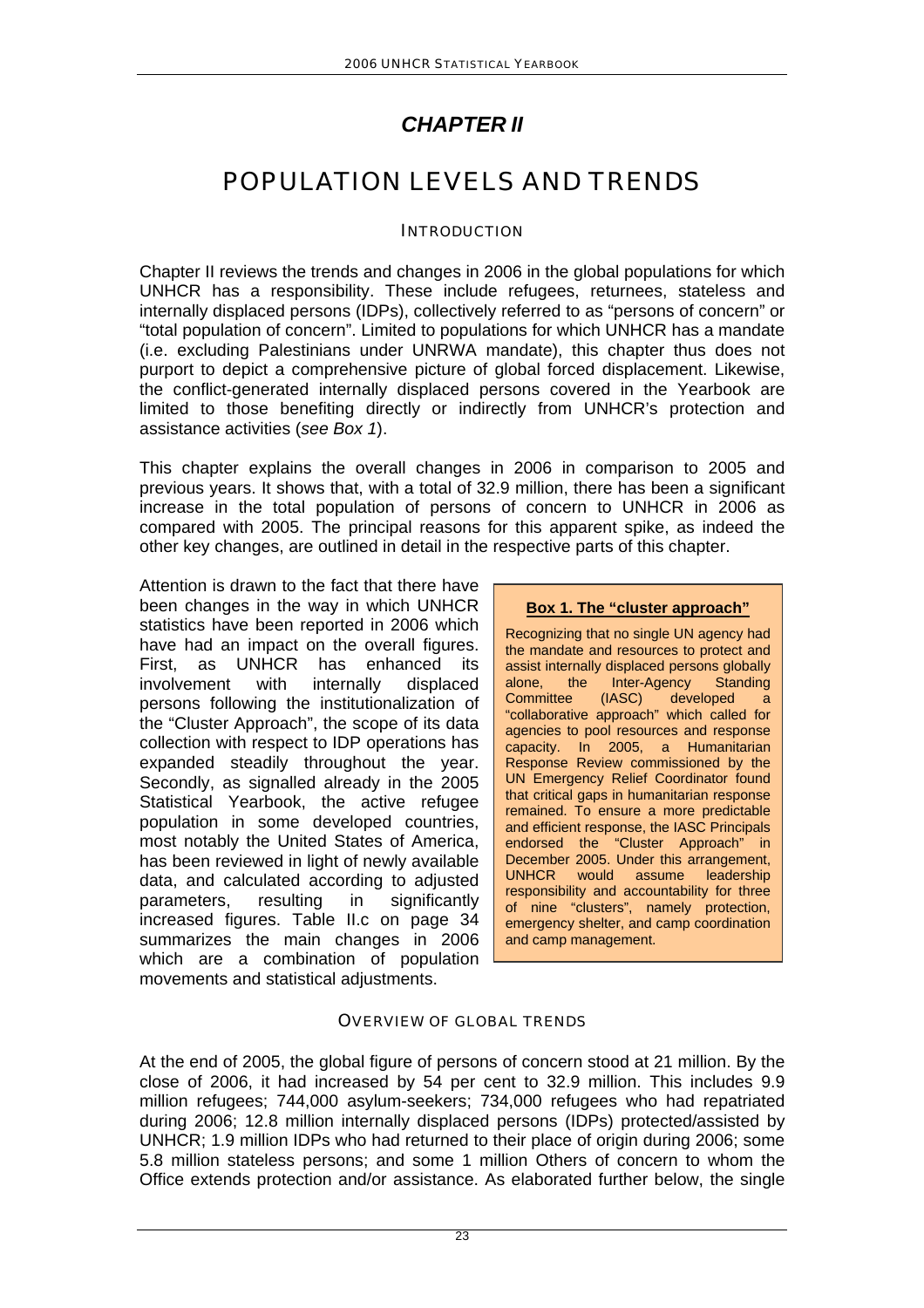largest increase has occurred among the internally displaced persons. The global refugee population itself has however also increased, for the first time since 2002. The 2006 figures for stateless persons also show a marked increase compared to the statistics for 2005.

By the close of 2006, there were an estimated 9.9 million refugees globally constituting roughly one third (30%) of UNHCR's population of concern. For the first time since 2002, a declining trend in



the global figures was reversed. Refugees continued to be the persons of concern with whom UNHCR was systematically engaged in extending the core and full range of its protection and assistance activities. At the same time, UNHCR was also increasingly extending its services in respect of protection, assistance and solutions for the benefit of IDPs under the cluster approach. As of the end of 2006, a total of 12.8 million IDPs were receiving humanitarian assistance under both the cluster approach and other arrangements in which UNHCR was either the lead agency or a partner. While these IDPs are thus a shared responsibility, they are also included in the global figure of persons of concern to UNHCR (*see also Figure II.2 below*).



At 5.8 million, the number of stateless persons<sup>[1](#page-1-0)</sup> had more than doubled in 2006 compared with 2.4 million in 2005. This increase is primarily the result of better data availability, in particular in the case of Nepal where the estimate of stateless persons in the country was revised from 400,000 to 3.4 million. The figure of 5.8 million stateless persons, however, does not capture the full scale or magnitude of the

<span id="page-1-0"></span><sup>1</sup> Refugees and asylum-seekers who are at the same time also stateless persons are not included in this figure. They are reflected in the figures relating to the refugee and asylum-seeker groups concerned.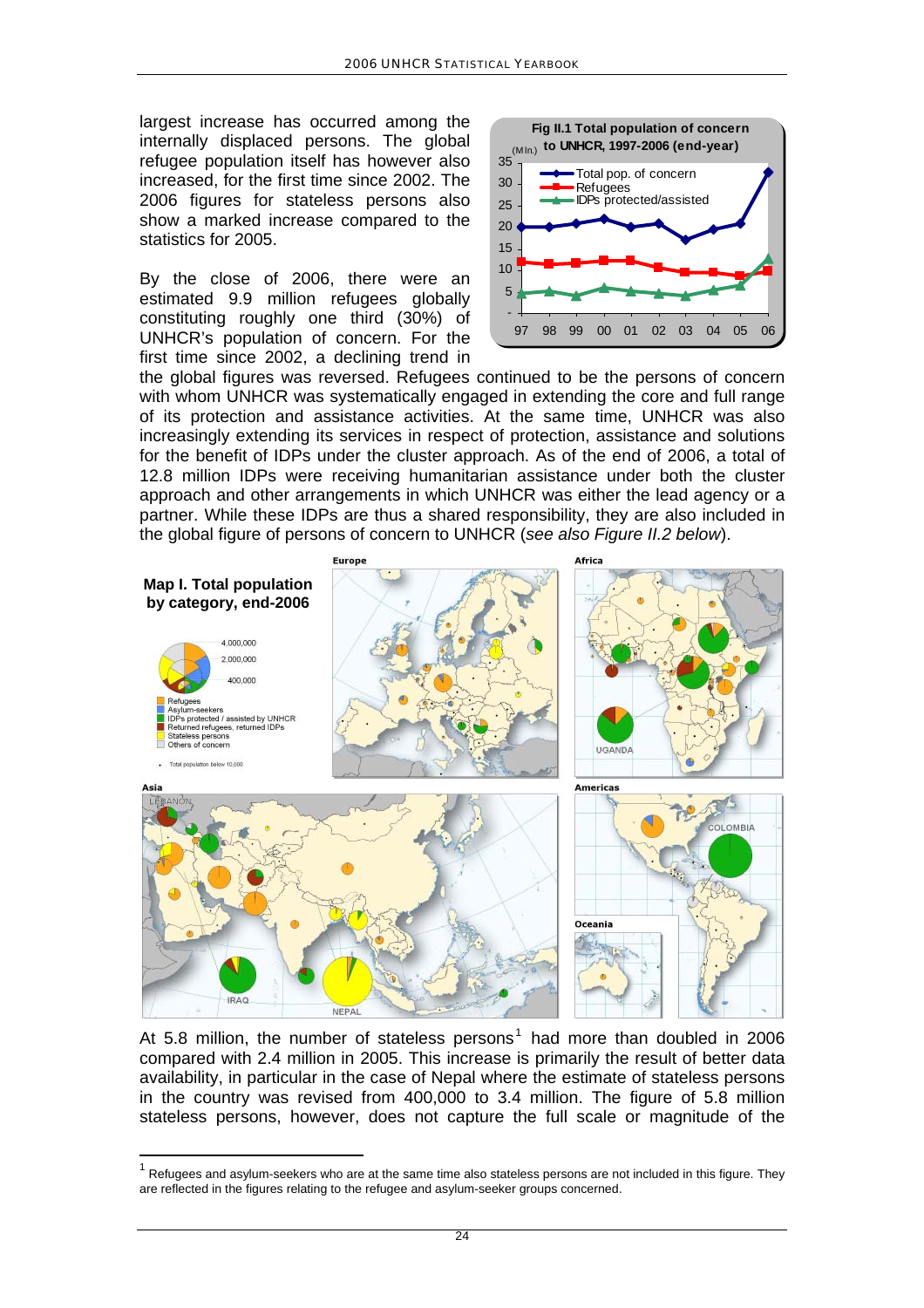phenomenon of statelessness for the reporting period. A significant number of stateless people have not been systematically identified and the statistical data on statelessness is not yet available in many cases.

#### BY REGION AND COUNTRY OF ASYLUM

With almost 15 million out of the total of 3[2](#page-2-0).9 million, Asia $^2$  continues to host the largest population of concern to the Office at the end of 2006. In other



**Fig II.2 Total population by category,** 

words, almost every second person of concern to UNHCR resides in Asia. Africa is the second largest host to UNHCR's population of concern with 9.8 million or 30 per cent of the 32.9 million, followed by Latin America and the Caribbean (3.5 million or 11%), Europe (3.4 million or 10%), North America (1.1 million or 3%), and Oceania (86,000 or 0.3%). All areas, with the exception of Europe, recorded a moderate or strong increase over the past two years reflecting, among other reasons the deteriorating situations in Colombia, Iraq, and Sudan, the inclusion of more than three million stateless persons in Nepal and statistical adjustments for the United States of America.

With over 3.6 million persons of concern, Nepal was the country hosting the largest population of concern to UNHCR at the end of 2006, the vast majority of which is composed of stateless persons  $(3.4 \text{ million})^3$  $(3.4 \text{ million})^3$  $(3.4 \text{ million})^3$ . Colombia is the second largest host country with some 3 million persons of concern, almost all being internally displaced persons, followed by Iraq and Uganda (2.2 million each), the Democratic Republic of the Congo (1.8 million), and Sudan (1.6 million). The five major hosting countries together accounted for almost 4 out of 10 persons of concern (39%) at the end of 2006. It should be noted that UNHCR's expanded involvement in IDP situations as part of its responsibility under the Cluster Approach is fully reflected among these major hosting countries, considering that, with the exception of Nepal, internally displaced persons form the largest single population category in each case.

#### BY ORIGIN

Over the past years, Asia has not only been the host of the largest population of concern to UNHCR but also by far the main source. At the end of 2006, some 11.1 million persons originating from Asia were considered by UNHCR as being in need of international protection. Africa was the second most important source region with 10.1 million persons, followed by persons originating from Latin America and the Caribbean (3.7 million), and Europe (1.6 million).

| Tab. II.a Main origin of population of<br>concern to UNHCR, 2006 |                |              |                                  |                              |  |  |  |
|------------------------------------------------------------------|----------------|--------------|----------------------------------|------------------------------|--|--|--|
| Origin                                                           | Start-<br>year | End-<br>year | Share of<br>total (end-<br>year) | Change<br>during<br>2006 (%) |  |  |  |
| <b>Stateless</b>                                                 | 3,192,000      | 5,819,000    | 18%                              | 82%                          |  |  |  |
| Colombia                                                         | 2,540,000      | 3,562,000    | 11%                              | 40%                          |  |  |  |
| Iraq                                                             | 1,765,000      | 3,519,000    | 11%                              | 99%                          |  |  |  |
| Afghanistan                                                      | 3,192,000      | 2,751,000    | 8%                               | $-14%$                       |  |  |  |
| Sudan                                                            | 1,568,000      | 2,125,000    | 6%                               | 36%                          |  |  |  |
| DRC                                                              | 526,000        | 2,040,000    | 6%                               | 288%                         |  |  |  |
| Uganda                                                           | 39,000         | 1,914,000    | 6%                               | 4808%                        |  |  |  |
| Somalia                                                          | 840,000        | 890,000      | 3%                               | 6%                           |  |  |  |
| Azerbaijan                                                       | 816,000        | 816,000      | 2%                               | 0%                           |  |  |  |
| Lebanon                                                          | 20,000         | 766,000      | 2%                               | 3730%                        |  |  |  |

 $\frac{2}{3}$  See annex table 22 for a list of countries included under the regional classifications.

<span id="page-2-1"></span><span id="page-2-0"></span><sup>&</sup>lt;sup>3</sup> This figure is expected to decrease significantly in 2007 due to a campaign to issue citizenship certificates pursuant to the Nepalese Citizenship Act of 2006.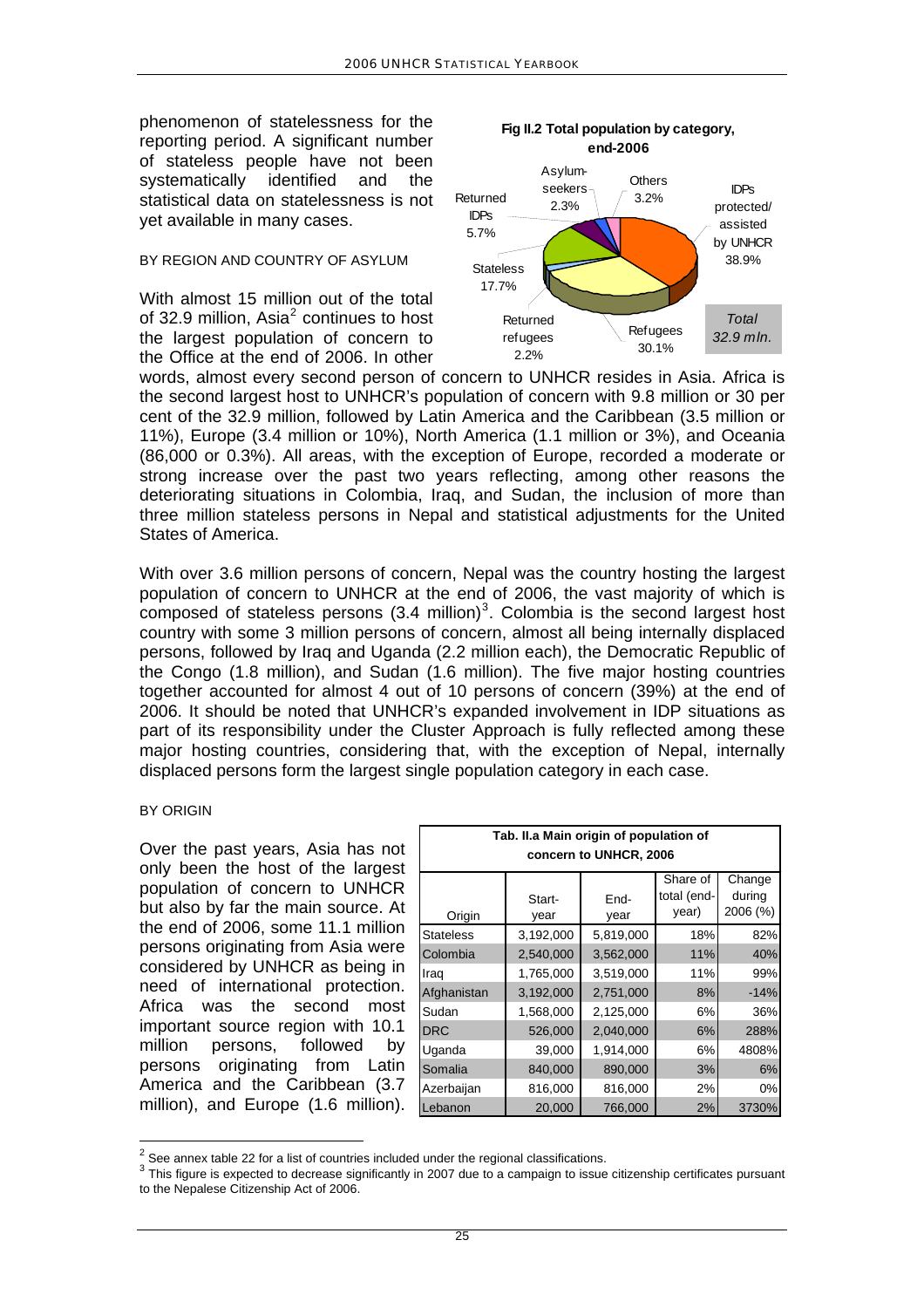These figures exclude the 5.8 million stateless persons who are not considered as a source region per se.

Excluding stateless persons, at the end of 2006, Colombians constituted the largest nationality among UNHCR's total population of concern with some 3.6 million, followed by Iraqis with some 3.5 million. After having been the largest group for many years, Afghans dropped to third position with some 2.8 million persons considered as of concern to UNHCR by the end of 2006. Other important countries of origin included persons originating from Sudan (2.1 million), the Democratic Republic of the Congo (2 million), Uganda (1.9 million), and Somalia (890,000). The top-five nationalities alone accounted for 14 million or just less than half (43%) of all populations considered as of concern to UNHCR at the end of 2006.

## **Refugees**

#### BY REGION AND COUNTRY OF ASYLUM

From 2002 to 2005, refugee numbers declined steadily on a global basis. However, at the end of 2006, the figure stood at 9.9 million<sup>[4](#page-3-0)</sup>, the highest in four years. As



compared with the figure of 8.7 million at the beginning of the year, there was a net increase of some 1.2 million refugees, or 14 per cent. This increase came from two main sources. First, the inclusion of an estimated 1.2 million Iraqis, mainly in Jordan and the Syrian Arab Republic. Secondly, changes in the methodology referred to earlier for

computing the active refugee population, in the United States of America in particular, also led to an increase<sup>[5](#page-3-1)</sup>.

As for reductions, the largest occurred in Western and Southern Africa (by 31% and 18% respectively), primarily due to the successful voluntary repatriation operations to Liberia and Angola respectively. In Europe, the consolidation of refugee statistics in Germany which started in 2005 continued and resulted in a net reduction of almost 100,000 refugees. The naturalization and subsequent provision of citizenship to 37,000 refugees from Bosnia and Herzegovina and Croatia in Serbia also contributed to the overall decrease.

 $\overline{a}$ 

| Tab. II.b Refugee population by UNHCR regions                  |           |           |               |          |  |  |  |
|----------------------------------------------------------------|-----------|-----------|---------------|----------|--|--|--|
| <b>UNHCR</b>                                                   | Start-    | End-      | Annual change |          |  |  |  |
| regions                                                        | 2006      | 2006      | Absolute      | ℅        |  |  |  |
| - Central Africa                                               |           |           |               |          |  |  |  |
| and Great Lakes                                                | 1,193,700 | 1,119,400 | $-74,300$     | $-6.2%$  |  |  |  |
| - East and Horn of                                             |           |           |               |          |  |  |  |
| Africa                                                         | 772,000   | 852,300   | 80,300        | 10.4%    |  |  |  |
| - Southern Africa                                              | 228,600   | 187,800   | $-40,800$     | $-17.8%$ |  |  |  |
| - West Africa                                                  | 377,200   | 261,800   | $-115,400$    | $-30.6%$ |  |  |  |
| Total Africa*                                                  | 2,571,500 | 2,421,300 | $-150,200$    | $-5.8%$  |  |  |  |
| CASWANAME**                                                    | 2,716,500 | 3,811,800 | 1,095,300     | 40.3%    |  |  |  |
| Americas                                                       | 564,300   | 1,035,900 | 471,600       | 83.6%    |  |  |  |
| Asia and Pacific                                               | 825,600   | 875,100   | 49,500        | 6.0%     |  |  |  |
| Europe                                                         | 1,975,300 | 1,733,700 | $-241,600$    | $-12.2%$ |  |  |  |
| Total                                                          | 8,653,200 | 9,877,800 | 1,224,600     | 14.2%    |  |  |  |
| * Excluding North Africa.                                      |           |           |               |          |  |  |  |
| ** Control Agia, South West Agia, North Africa and Middle Foot |           |           |               |          |  |  |  |

\*\* Central Asia, South West Asia, North Africa and Middle East.

<span id="page-3-0"></span><sup>4</sup> As mentioned earlier, the 4.4 million Palestinian refugees falling under the responsibility of UNRWA are not included in UNHCR statistics.

<span id="page-3-1"></span><sup>5</sup> A number of developed countries lack a systematic refugee register, meaning that refugee numbers in those countries are only estimated in order to obtain global refugee estimates. Refugees landing in those countries for resettlement as well as refugees recognized through an individual refugee status determination procedure have been included in these estimates. A 10-year cut-off period was used as the average time required to acquire the citizenship in Europe and 5 years in the case of North America and Oceania. In the case of the United States of America, newly available naturalization data suggest that in fact, refugees take closer to 10 years, rather than only 5, before acquiring citizenship. The refugee number in the USA has therefore been estimated based on the 10-year cut-off period. This has resulted in an increase of 464,000 refugees in the national figure, for a total of 844,000.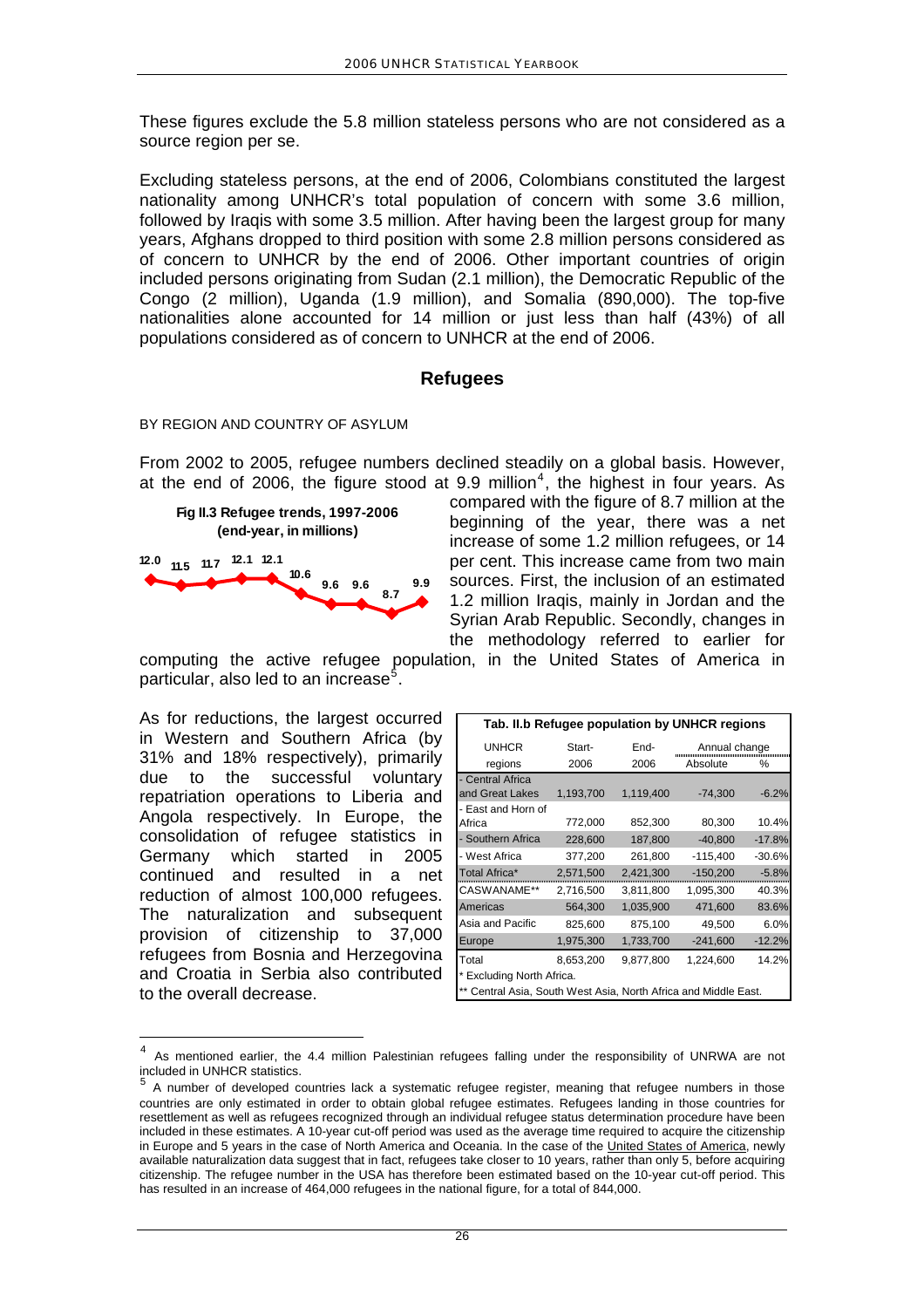As explained already, the Americas region as a whole registered almost a doubling of its global refugee figures mainly due to the different estimation parameters explained earlier. In the CASWANAME<sup>[6](#page-4-0)</sup> region, the Iraq situation also resulted in a sharp increase. In Africa, however, only the East and Horn of Africa region witnessed an increase (some 10%), due primarily to a new influx of Chadian refugees into the Sudan (20,000) and a revised estimate of Eritrean refugees in that same country (by some 40,000).

As of the end of 2006, roughly 4 out of 10 refugees were hosted by countries falling within UNHCR's "CASWANAME" region. Africa on the other hand hosted a quarter of all refugees, followed by Europe (18%), the Americas (10%), and Asia and the Pacific (9%).

#### **Box 2. UNHCR assistance to refugees**

About half (45%) of all refugees benefit from UNHCR assistance programmes, with the vast majority of them being located in developing countries where UNHCR is operationally active, i.e. in Africa, Asia and the Middle East. The number of refugees directly assisted by or through UNHCR, however, decreased by 146,000 persons (-3%) to 4.5 million refugees by the end of the year. It should be noted that UNHCR assistance can take a variety of forms, among other, shelter and food, refugee status determination, legal advice and assistance packages.

By the end of 2006, 61 per cent of the estimated 7.2 million refugees hosted by developing countries had access to assistance provided by or through UNHCR. The level of international assistance, however, varies greatly from one country to another, reflecting the different opportunities provided to refugees by the host country for local integration and self-reliance. Major refugee asylum countries where less than 75 per cent of the refugee population were assisted by the end of 2006 include Sudan (69%), the United Republic of Tanzania (59%), Zambia (54%), India (7%), Armenia (5%), the Democratic Republic of the Congo (3%), Jordan and the Syrian Arab Republic (close to 0% each).

l



Pakistan $<sup>7</sup>$  $<sup>7</sup>$  $<sup>7</sup>$  continued to be the asylum</sup> country with the single largest number of refugees, followed by the Islamic Republic of Iran. By the end of the year, both countries together hosted more than 2 million refugees or one out of five (20%) of the world's refugees. While some 387,000 Afghans returned to their country during the period under review, their official total number in both countries decreased only by 4 per cent and 1 per cent respectively, owing to the fact that the vast majority of the returnees had not been part of the UNHCR registered refugee population. Bearing in mind the change in the methodology explained already for computing the active refugee population,

the United States of America was estimated to have some 844,000 refugees. The Syrian Arab Republic had 702,000 refugees, almost all Iraqis, and Germany<sup>[8](#page-4-2)</sup> 605,000, the figure having dropped by almost 100,000 due to an improved registration system that yielded more accurate statistics. Along with the Syrian Arab

<span id="page-4-0"></span> $6$  This acronym refers to one of the geographical designations according to which UNHCR's global operational management is structured. It includes Central Asia, South West Asia, North Africa and the Middle East.

<span id="page-4-1"></span><sup>7</sup> UNHCR figures for Pakistan only include Afghans living in camps who are assisted by UNHCR. There are an additional 1.3 million Afghans living outside the camps, some of whom may be refugees. They do not receive UNHCR material assistance, but may benefit from the Organization's programmes for voluntary repatriation. As of the time of publication of this report, the number of Afghan citizens in Pakistan was under review as a result of a comprehensive registration exercise implemented between October 2006 and February 2007.

<span id="page-4-2"></span>With introduction of the 2005 Immigration Act, the Central Aliens Register now encompasses new residence categories and simultaneously refines previous ones, allowing for a better differentiation of the figures. The 2006 refugee estimate for Germany thus cannot be compared to previous ones, and should be considered as provisional.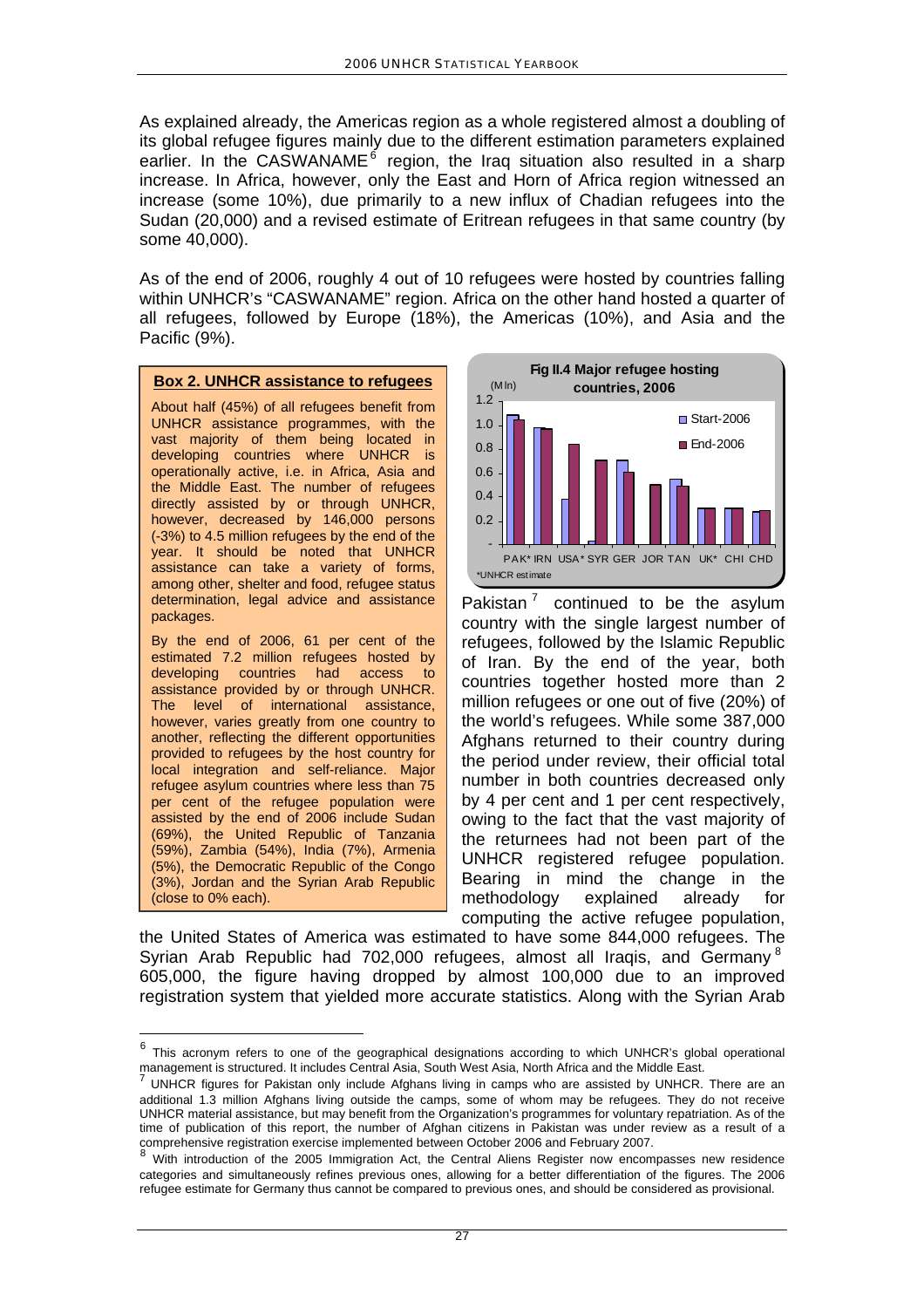Republic, Jordan also moved into the top 10 asylum countries, hosting an estimated 500,000 Iraqi refugees (*see Figure II.4*). Among this group of major hosting countries, in the United Republic of Tanzania, the refugee population dropped from 549,000 to 485,000 (-14%) due to the voluntary repatriation of 43,000 Burundian and 24,000 Congolese refugees respectively.

#### BY ORIGIN

l

Afghanistan continued to be the leading country of origin of refugees, excluding the 4.4 million Palestinians who fall under the mandate of UNRWA. As of the end of 2006, there were 2.1 million Afghan refugees in more than 70 different asylum countries, or 21 per cent of the global refugee population. Iraqis were the second largest group, with 1.5 million having sought refuge mainly in neighbouring countries (1.2 million in Jordan and the Syrian Arab Republic alone). Iraqi refugee numbers had thus more than quintupled in the course of 2006. Sudan, with 686,000 of its nationals outside the country, was next. The three other main source countries were Somalia (460,000 representing an increase of 18 per cent), the Democratic Republic of the Congo and Burundi (about 400,000 each) (*see Map II*)

As a result of statistical corrections, revisions or verification exercises in Germany (for Turkish refugees), the United States of America (for Bosnian refugees), and Sudan (for Eritrean refugees), the global figures for those refugees increased significantly, respectively by 33 per cent, 82 per cent and 30 per cent. The global number of refugees from Myanmar also increased by 23 per cent, following the grant of refugee status to 8,600 in Malaysia and 15,800 in Thailand. There was an increase in the global figure of refugees from Somalia, due mainly to new arrivals in Yemen and Kenya.

2006 also witnessed significant decreases for some of the major refugee populations in the world, most notably those originating from Azerbaijan<sup>[9](#page-5-0)</sup> (-46%), Liberia (-31%), Burundi (-10%), and the Democratic Republic of the Congo (-7%), the latter three due to voluntary repatriation. Significant decreases were also reported for refugees originating from Croatia (by 25,000) and Togo (by 24,000), either as a result of voluntary repatriation or revised refugee estimates following registration exercises.



<span id="page-5-0"></span><sup>&</sup>lt;sup>9</sup> A census conducted in Armenia, among Armenian refugees from Azerbaijan, established that the majority of those refugees had either naturalized in Armenia or left the country.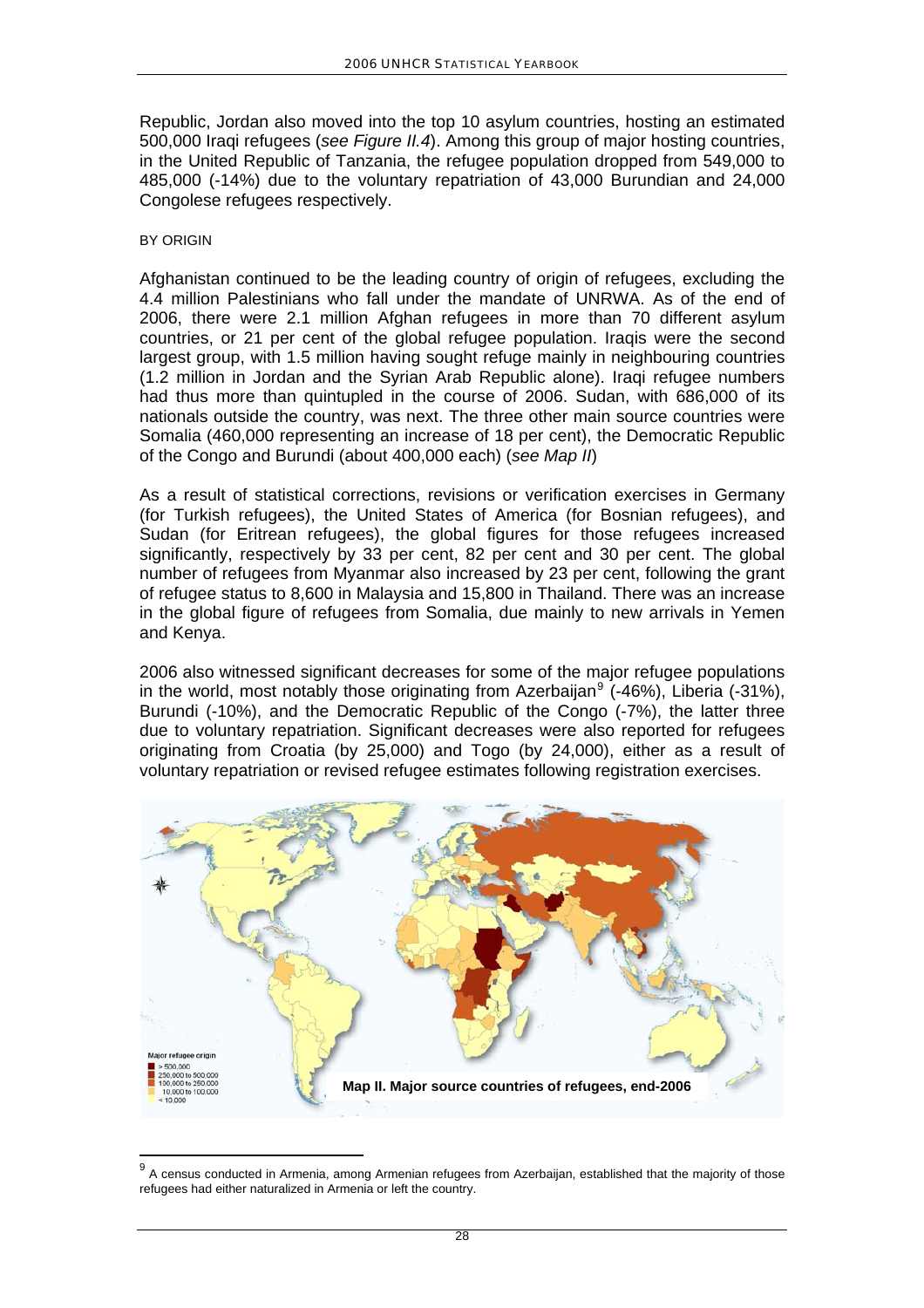#### NET REFUGEE MOVEMENTS

Most refugees flee to neighbouring countries. Although generally few refugees seek asylum outside their region of origin, some regions tend to receive more refugees than they "generate", whereas other regions generate more than they receive.

A comparison between the number of refugees originating from a region and the number of refugees hosted by the same region indicates whether a region is a net recipient or a net source of refugees. Globally, it is estimated that close to 800,000 refugees reside outside their continent. The data



indicates that the number of refugees o riginating from countries in Africa, Asia and Latin America and the Caribbean, irrespective of whether they have found asylum within or beyond the region of asylum, is higher than the total number of refugees residing in these regions. This suggests that those regions are "net producers" of refugees since their "net refugee balance" is negative. In contrast, the number of refugees hosted by North America, Europe and to a lesser extent Oceania is significantly higher than the number of refugees originating from these regions. In other words, these two regions (excluding Oceania) receive many more refugees than they send to other regions.

Figure II.6 illustrates the relationship between the areas of origin and of asylum for the four largest areas of refugee origin and their main destinations. The graph confirms the perception that most refugees tend to move across relatively short distances, primarily seeking asylum in their region of origin. By the end of 2006, 79 per cent of refugees originating from Africa (3.2 million) found asylum on the same continent (2.6 million), while for Asia the corresponding figure was 80 per cent (4.4

million out of a total of 5.5 million Asian refugees). Refugees originating from Latin America and the Caribbean predominantly find asylum on the American continent (94%), with the majority seeking asylum in the United States of America and Canada (71%). Whereas more than half (59%) of all European refugees sought refuge in Europe itself, some 40 per cent were granted international protection in North America. The relatively high number of European refugees residing in North America is primarily the result of the changed way of estimating the refugee population in the United States of America (*see footnote 19*).

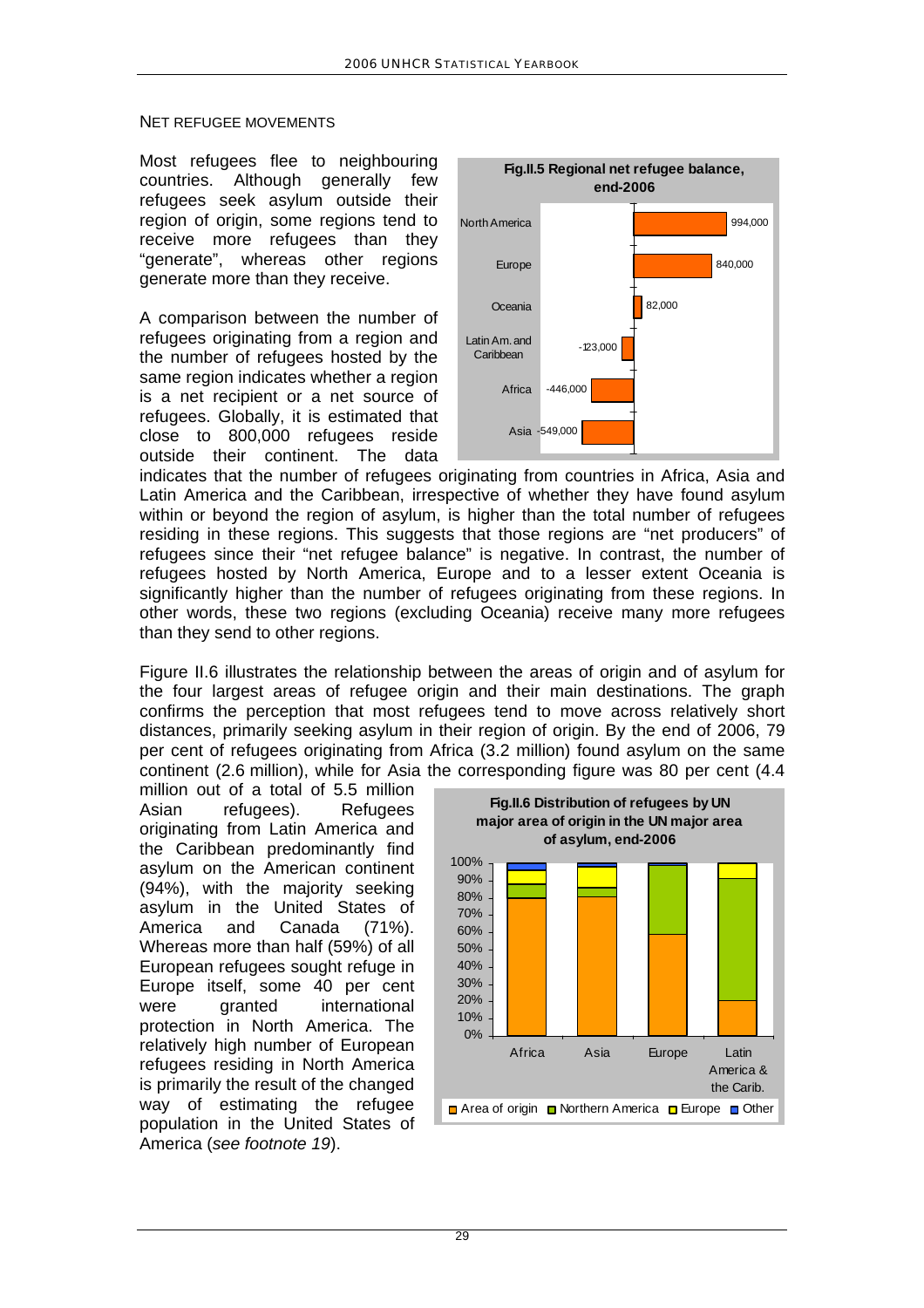## ASYLUM-SEEKERS

A person is a refugee from the moment he/she fulfils the criteria set out in the refugee definition. The formal recognition of a person, for instance through individual refugee status determination, does not establish refugee status, but confirms it. The asylum-seekers counted in the total population of concern to UNHCR are persons whose applications for asylum or refugee status are pending a final decision. Those covered in this chapter refer particularly to claimants whose applications were pending as of the end of 2006, irrespective of when they may have been lodged (the so-called "backlog" of undecided or "pending cases"). The number of undecided or 'pending' cases is considered as an important indicator of the efficiency of asylum procedures in determining refugee status. An increase in pending cases indicates that new applications outweigh the number of asylum decisions, which is likely to extend the waiting period for asylum-seekers. Despite improved reporting over the past few years, the global number of undecided cases presented in the Statistical Yearbook is underestimated as some countries, particularly in the industrialized world, are not able to report these figures.

The number of asylum claims which have not yet been adjudicated, both at the first instance and on appeal, has decreased gradually over the past few years, reaching an estimated 744,000 of pending cases by the end of 2006, the lowest level in at least a decade. In fact, the global number of asylum-seekers waiting for a decision has gone down by one third (-32%) since 2002 coinciding with the general decrease in new asylum applications submitted primarily in Europe and North America.

Despite continuing to be underreported, at the end of 2006, the largest number of undecided cases at the first instance and on appeal was reported by South Africa (131,000), the United States of America (124,000), Germany (53,000), and Austria (42,000). Many countries were able to reduce the number of undecided cases during 2006, including the United States of America (-47,000), Germany (-19,000), and Belgium (-3,000). The strong reduction of backlog cases in the United States of America is primarily because of the closure for administrative reasons of cases from El Salvador (-16,000) and Guatemala (-11,000) during 2006. Significant increases in the backlog were reported by Sweden (+8,000), Egypt (+5,300), and Greece  $(+4.600)$ .

## INTERNALLY DISPLACED PERSONS

In addition to refugees and asylum-seekers, the population of concern to UNHCR also includes two types of internally displaced persons: those who are internally displaced at the end of the reporting year and those who have returned to their place of habitual residence during the period under review. In general, internal movements are less subject to government control and therefore more difficult to monitor than movements across international borders.

Enumerating the number of IDPs poses a major challenge due to a combination of factors, including the lack of appropriate data collection tools, guidelines and methodologies to estimate their numbers. The lack of physical access to IDPs because of insecurity is often another reason why reliable IDP estimates are difficult to obtain. As IDPs have not left their country, they sometimes show reticence to register officially and efforts to identify them as such may expose them to further protection risks.

As already mentioned on page 20, in an effort to improve the accuracy and reliability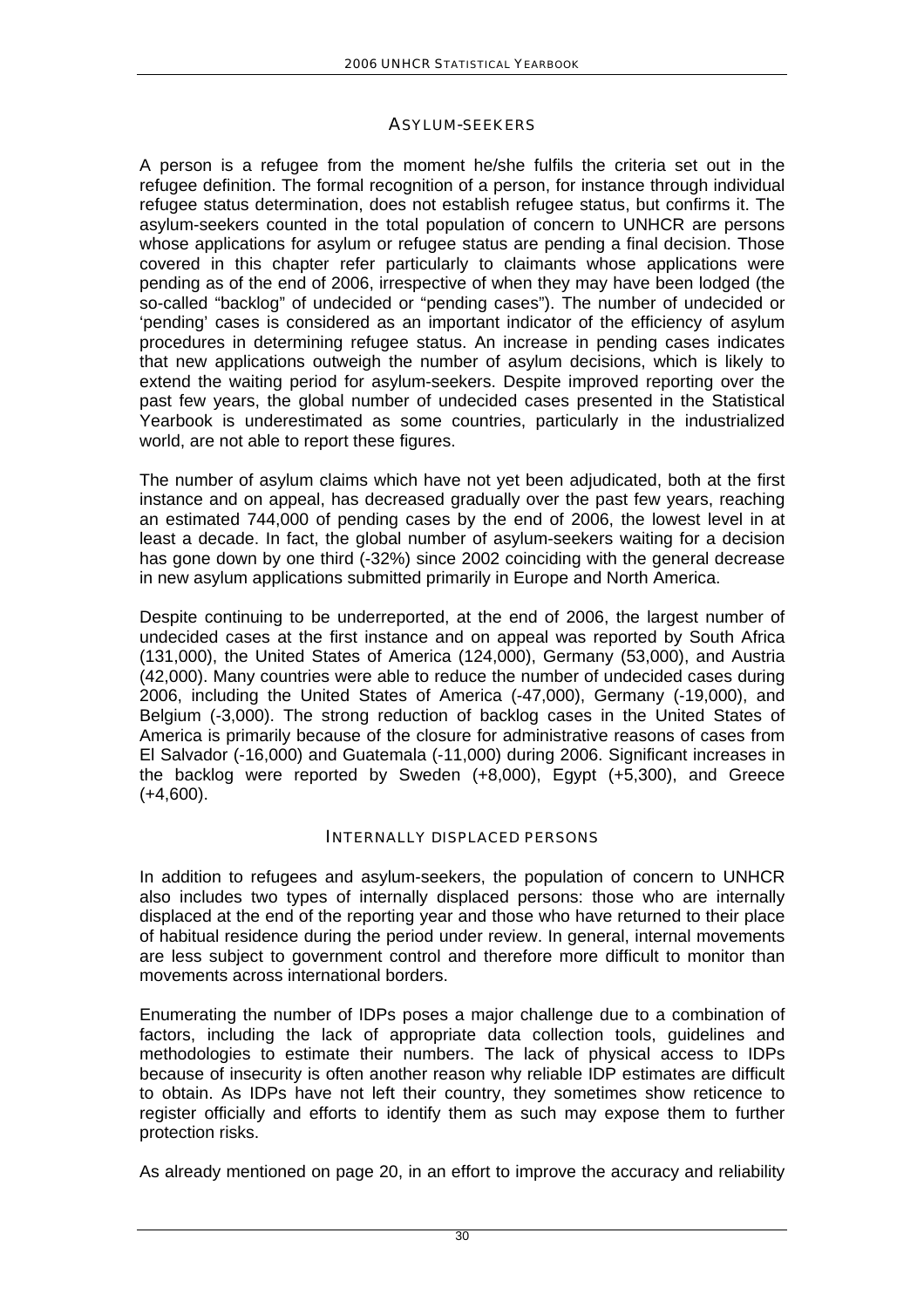of IDP statistics, UNHCR, OCHA and the Norwegian Refugee Council have jointly developed a tool for profiling IDP populations. This forthcoming Guidance Note proposes different methodologies and provides advice on choosing the most suitable enumeration method for a given country context. With this tool currently in the test phase, it is expected that it will substantially improve the quality of IDP statistics in the future.

UNHCR does not have a global mandate to protect or assist all IDPs. Therefore, the Statistical Yearbook does not provide a comprehensive picture of the global scope of internal displacement.<sup>[10](#page-8-0)</sup> In fact, IDPs included in UNHCR statistics refer to those benefiting either directly or indirectly from UNHCR's protection and assistance activities, ranging from individual or community-based humanitarian assistance to capacity building to enhance authorities' capacity for providing protection and other responses. As explained earlier, UNHCR is becoming increasingly involved with internally displaced persons as part of a shared responsibility reflecting the broader engagement by the United Nations and other agencies through the Cluster Approach (*see Box 1 on page 23*). The Office has also continued its programmes for IDPs to whom it was already providing protection and assistance prior to the Cluster Approach.



The number of internally displaced persons receiving protection and assistance from UNHCR was 12.8 million at the end of 2006. In 2005, before the institutionalization of the Cluster Approach, UNHCR looked after 6.6 million. There are three main reasons for this substantial increase. First, hundreds of thousands of persons became newly displaced, notably in Colombia, Iraq, Lebanon, Sri Lanka and Timor-Leste. Secondly, with the Cluster Approach being activated in some countries as of 1 January 2006, UNHCR has taken on lead roles for the clusters of protection, emergency shelter, and camp coordination and camp management. As a result, it expanded its activities in a number of countries, most notably the Democratic Republic of the Congo and Uganda. In all, UNHCR statistics now include IDP populations in 24 countries, as compared with 16 as of the end of 2005. Thirdly, in certain countries, IDP estimates were revised upwards in the course of the year due to newly available information, in particular in Colombia which thus saw the figure change from two to three million. In Côte d'Ivoire, the estimates increased from 38,000 to 709,000 as a result of a survey undertaken in the country providing a more accurate picture of the situation and UNHCR's expanded involvement as protection cluster lead.

<span id="page-8-0"></span><sup>&</sup>lt;sup>10</sup> For detailed statistics on global internal displacement, see the Internal Displacement Monitoring Centre (IDMC) website of the Norwegian Refugee Council (NRC) at www.internal-displacement.org.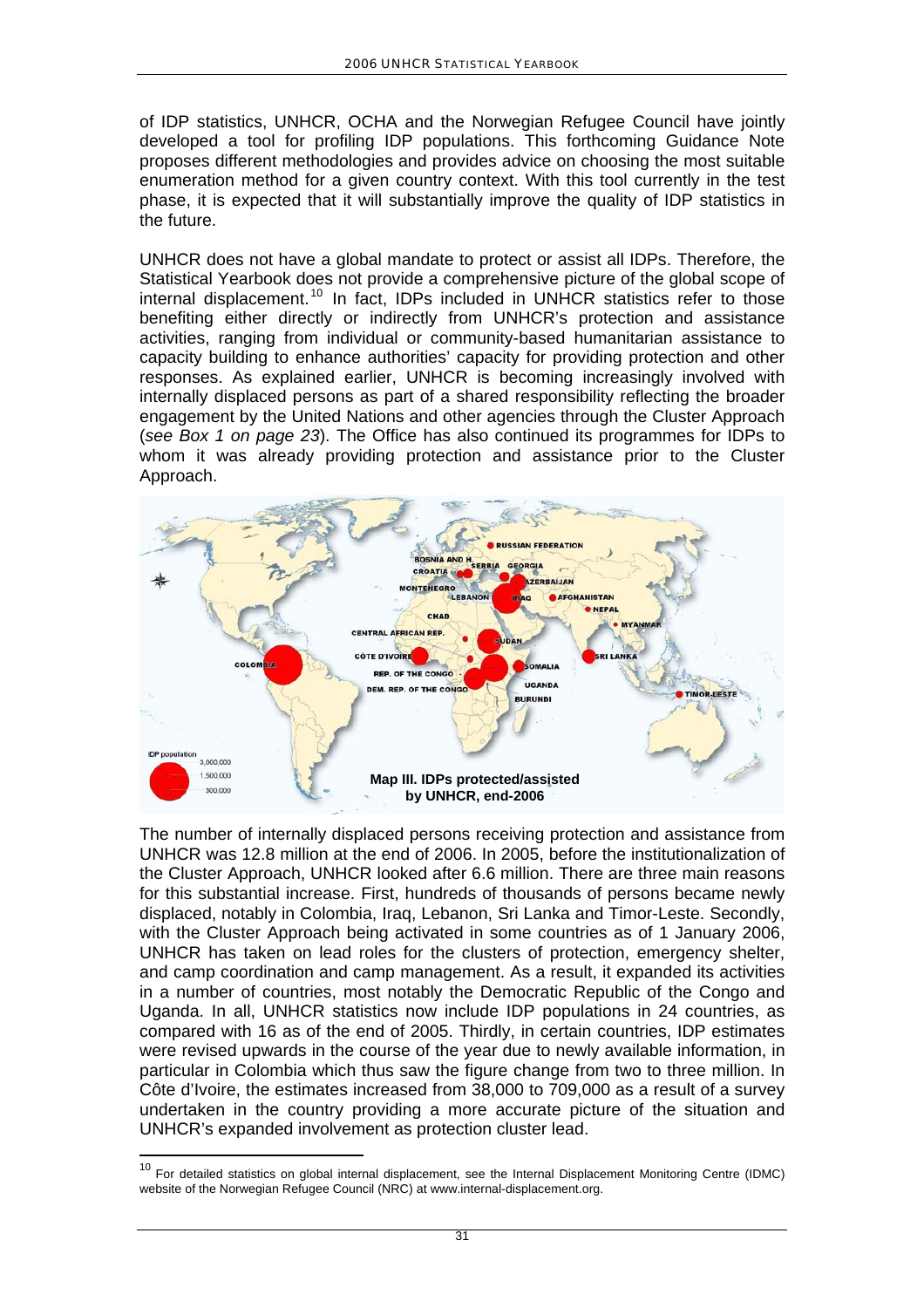With millions of displaced people, Colombia has one of the largest IDP populations in the world.<sup>[11](#page-9-0)</sup> With more than 660,000 newly displaced during 2006 alone, the number of Iraqi internally displaced persons rose to more than 1.8 million by the end of the year. In the Democratic Republic of the Congo and Uganda, as part of its responsibility under the Cluster Approach, UNHCR continued to play a crucial role in protecting and assisting the internally displaced population, estimated at 1.1 million and 1.6 million respectively. There were however significant decreases during the course of the year, with an estimated 1.9 million IDPs having returned to their homes, notably in the Democratic Republic of the Congo (490,000) and Uganda (300,000). In Sudan, the number of internally displaced persons benefiting from UNHCR's protection and assistance activities was estimated at around 1.3 million as of the end of the year.

At the peak of the armed conflict in Lebanon, some 750,000 of its citizens were estimated to have been displaced internally. Due to large-scale returns shortly afterwards, the number of these IDPs protected or assisted by UNHCR had decreased to 200,000 by the end of the year. Close to 300,000 persons were reported to have been newly displaced in Sri Lanka, some of them multiple times, due to renewed fighting between the Government and the Tamil Tiger armed opposition. As result, the country's IDP population saw an increase from 325,000 to an estimated 469,000 persons. Timor-Leste, the Central African Republic and Chad also reported high numbers of newly displaced persons ranging between 93,000 and 150,000.

### STATELESS PERSONS

UNHCR has been tasked by the United Nations General Assembly, through various resolutions, to contribute to the prevention and reduction of statelessness and ensure the protection of stateless persons. The Office has also been called upon to regularly inform the international community on the magnitude of the problem of statelessness.<sup>[12](#page-9-1)</sup> The identification of stateless persons is thus fundamental to the discharge of the responsibility entrusted upon UNHCR. Statistics on the phenomenon of statelessness serve as a vital tool for indicating where States' efforts are required to reduce the number of stateless persons on their territory.

During 2006, some countries reported a reduction in the number of stateless persons, including Estonia, Latvia, The former Yugoslav Republic of Macedonia, and Ukraine. As such, although significant numbers of persons remained stateless in these countries, the data shows their ongoing efforts to integrate stateless persons by granting, confirming or restoring their citizenship.

A UNHCR survey<sup>[13](#page-9-2)</sup> conducted in 2003 on the steps taken by States to reduce statelessness and meet the protection needs of stateless persons confirmed, however, that identification of, and agreement on, the phenomenon of statelessness are still quite problematic. UNHCR has thus continued to improve and expand its data collection capabilities. In October 2006, UNHCR's Executive Committee

<span id="page-9-0"></span> $11$  The difficulties associated with accuracy in IDP statistics in Colombia have been highlighted in a landmark judgment by the Constitutional Court of that country, which pointed to serious discrepancies between the real magnitude of the situation and the figures of the national registration system. In its Order of Compliance to the Landmark Judgment on Displacement, the Court cites the Director of the *Agencia Presidencial de Acción Social y la Cooperación Internacional* as having acknowledged in public statements that IDP figures in Colombia are close to 3

million (Order of Compliance 218, dated 11 August 2006, related to the Landmark Judgment T-025).<br><sup>12</sup> United Nations General Assembly Resolution 50/152 of 9 February 1996 (A/RES/50/152).

<span id="page-9-2"></span><span id="page-9-1"></span> $13$  Final Report concerning the Questionnaire on Statelessness pursuant to the Agenda for Protection (addressed to 191 States), UNHCR, March 2004.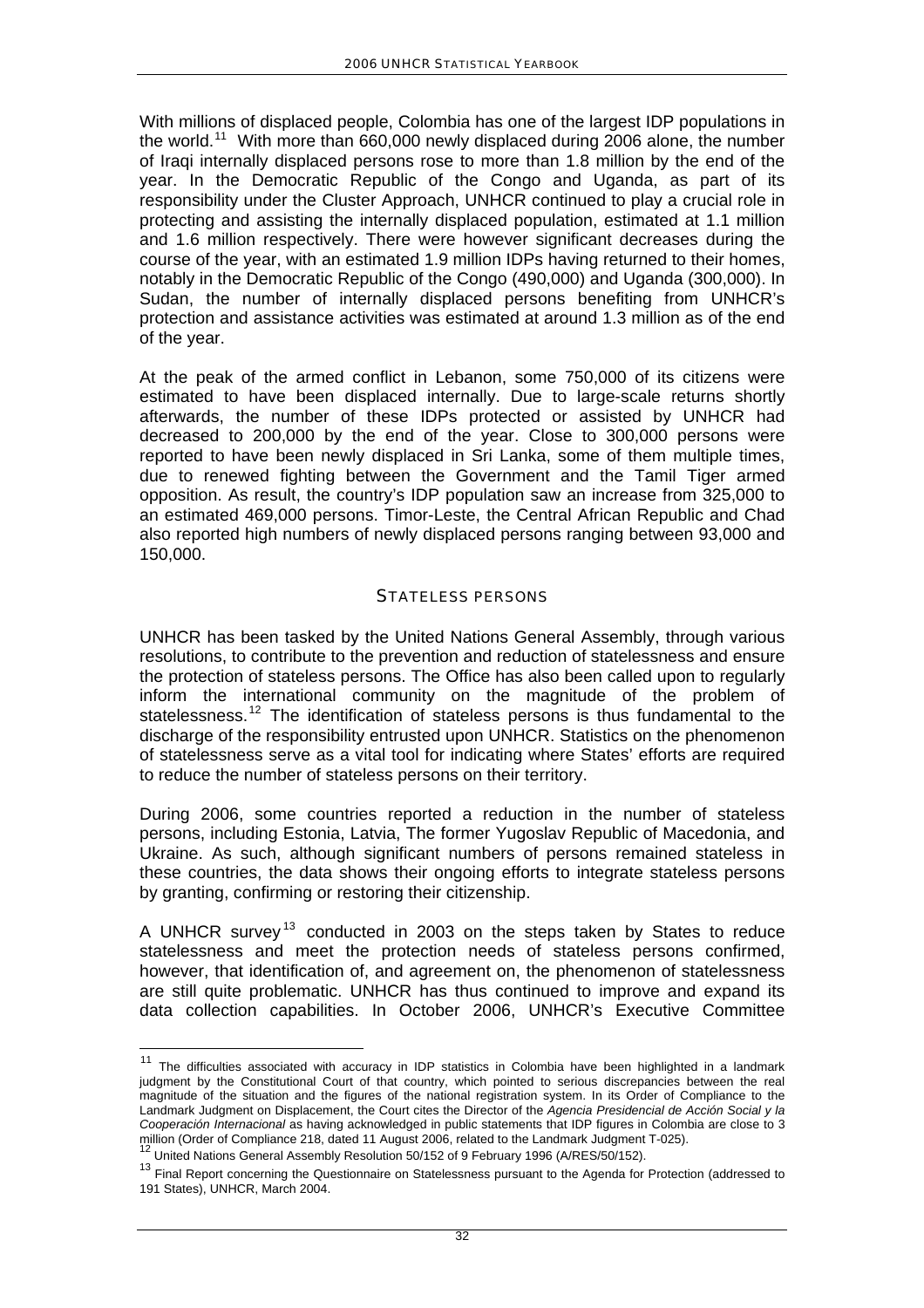encouraged States in possession of statistics on stateless persons or individuals with undetermined nationality to share them with UNHCR. UNHCR itself was called upon to continue working with concerned governments in identifying these persons in cooperation with other United Nations agencies, in particular UNICEF and UNFPA. In addition, UNHCR was asked to establish a more formal, systematic methodology for information gathering, updating and sharing of statistics on stateless persons. As these efforts bear fruit, the phenomenon of statelessness should become better known, and the global figure of stateless persons could well rise.

Initially, the Office identified 30 countries with reliable estimates of stateless persons, a total of 1.5 million as of the end of 2004. This number rose to 48 in 2005 and the estimated total of stateless persons to 2.4 million. For 2006, the number of countries with reliable estimates increased marginally to 49. However, the number of identified stateless populations more than doubled to 5.8 million. This is not necessarily due to new situations of statelessness but, rather, the result of improved data availability. In fact, the bulk of the increase can be attributed to the revision of Government figures in Nepal, which resulted in a rise in the reported number of stateless persons from 400,000 in 2005 to 3.4 million in 2006. The figures for stateless persons in Myanmar have also been revised from 236,500 to 669,500, the latter now including not only the previously reported Muslim returnees in northern Rakhine State, but the entire stateless population there as well.

UNHCR is not yet in a position to provide definitive statistics on the number of stateless persons worldwide. The Statistical Yearbook however includes data on countries with reliable official statistics and those for which estimates of stateless populations exist. Annex table 15 also includes some countries (marked with an asterisk) which have significant stateless populations but where no reliable figures could be provided for 2006, including Cambodia, Côte d'Ivoire, the Democratic Republic of the Congo, the Dominican Republic, and Thailand.

## OTHER GROUPS OR PERSONS OF CONCERN

"Other groups or persons of concern" refer to groups or individuals who may actually fall into one or another of the categories of persons of concern reported on in this Yearbook, but whose membership thereof has not yet been formally or definitively determined, or agreed with the State concerned. Nevertheless, they would benefit from UNHCR's protection and assistance activities. Also included in this group are persons who may not fall directly within any of the categories of persons of concern, but to whom UNHCR extends its protection and/or assistance activities on humanitarian or other special grounds.

The number of persons in these groups increased from 960,000 at the beginning of 2006 to slightly more than one million, or some 9 per cent, by the end of the year. The increase arose primarily from the inclusion of some 61,000 persons in Georgia (South Ossetia and Abkhazia), most of whom are assisted by UNHCR; and a revised estimate of Colombians in the Brazilian-Colombian border region.<sup>[14](#page-10-0)</sup> Displaced Colombians in Brazil, Ecuador, Panama, and the Bolivarian Republic of Venezuela constitute the single largest population among this category, with nearly half a million persons likely to be in need of international protection but who have not applied formally for asylum.

<span id="page-10-0"></span><sup>&</sup>lt;sup>14</sup> The figure of 17,000 is a preliminary estimate. A study will be carried out to define the magnitude and characteristics of this population.